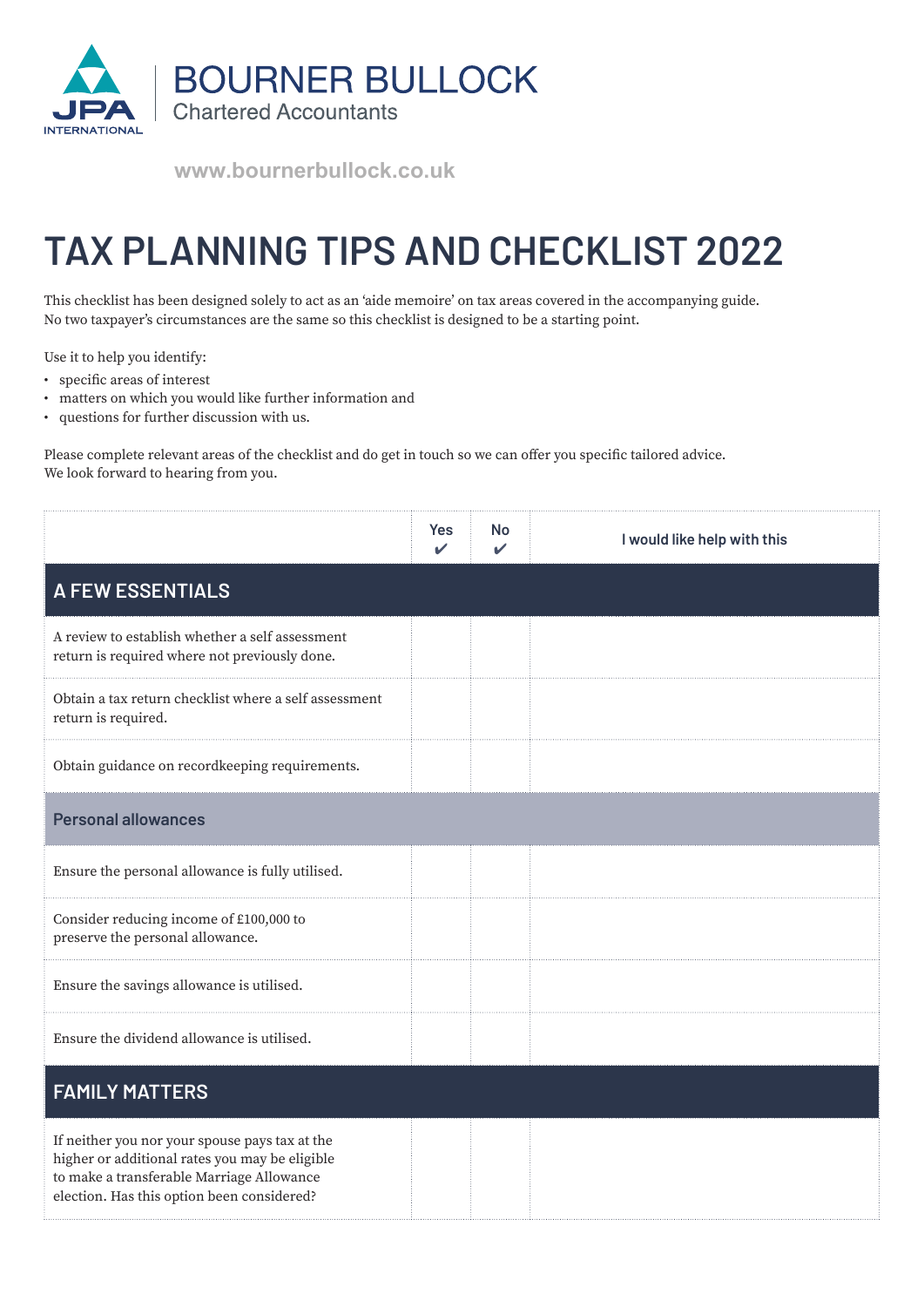|                                                                                                                                                         | Yes<br>$\mathbf{v}$ | No<br>✓ | I would like help with this |
|---------------------------------------------------------------------------------------------------------------------------------------------------------|---------------------|---------|-----------------------------|
| Where the family is entitled to Child Benefit has<br>equalising income been considered to reduce the<br>impact of the High Income Child Benefit Charge? |                     |         |                             |
| Are you entitled to Tax-Free Childcare?                                                                                                                 |                     |         |                             |
| <b>Charitable donations</b>                                                                                                                             |                     |         |                             |
| Are charitable gift aid donations being made?                                                                                                           |                     |         |                             |
| Is tax relief being obtained at the highest level?                                                                                                      |                     |         |                             |
| <b>General</b>                                                                                                                                          |                     |         |                             |
| Consider whether investment ownership needs<br>to be reviewed to equalise income to utilise<br>the Dividend and Savings Allowances.                     |                     |         |                             |
| <b>WORKING FOR OTHERS</b>                                                                                                                               |                     |         |                             |
| Request a tax code check                                                                                                                                |                     |         |                             |
| Obtain further information on the tax treatment of:                                                                                                     |                     |         |                             |
| • employer provided cars/vans                                                                                                                           |                     |         |                             |
| • fuel costs and mileage claims                                                                                                                         |                     |         |                             |
| • other employment benefits                                                                                                                             |                     |         |                             |
| • expense policies and reporting requirements                                                                                                           |                     |         |                             |
| <b>RUNNING A BUSINESS</b>                                                                                                                               |                     |         |                             |
| I would like further information in connection with:                                                                                                    |                     |         |                             |
| · suitable business structures                                                                                                                          |                     |         |                             |
| • choice of accounting dates                                                                                                                            |                     |         |                             |
| · allowable revenue costs for tax relief purposes                                                                                                       |                     |         |                             |
| • the cash basis for unincorporated businesses                                                                                                          |                     |         |                             |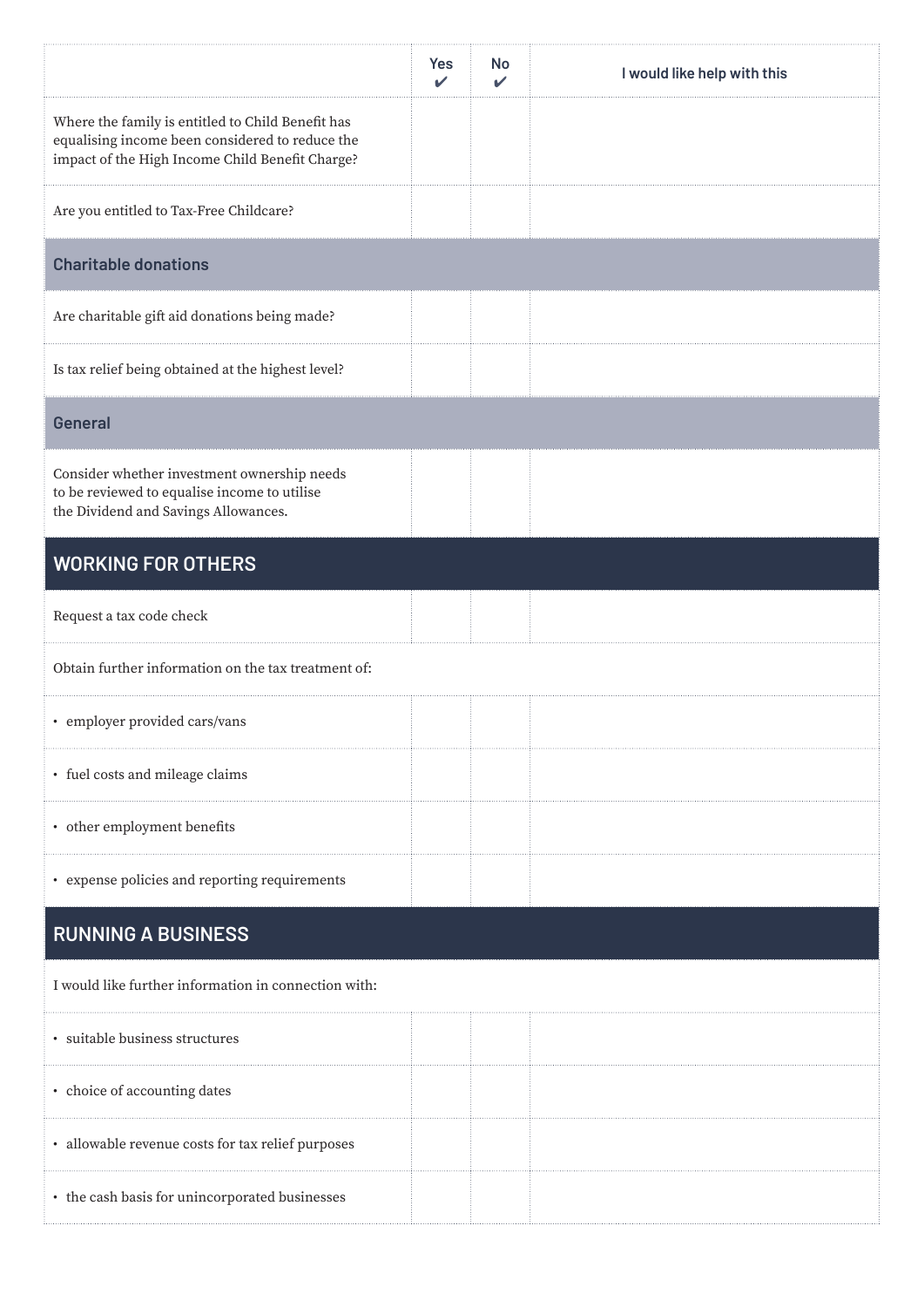|                                                                                                   | Yes<br>✓ | <b>No</b> | I would like help with this |
|---------------------------------------------------------------------------------------------------|----------|-----------|-----------------------------|
| <b>CAPITAL EXPENDITURE</b>                                                                        |          |           |                             |
| I would like guidance on:                                                                         |          |           |                             |
| • what types of capital expenditure qualify for tax relief                                        |          |           |                             |
| • the timing of expenditure to maximise reliefs                                                   |          |           |                             |
| • the position on tax relief in relation to motor cars and<br>other vehicles                      |          |           |                             |
| <b>EMPLOYER OBLIGATIONS</b>                                                                       |          |           |                             |
| I would like guidance on:                                                                         |          |           |                             |
| • Real Time Information and payroll issues                                                        |          |           |                             |
| • Pensions Auto Enrolment                                                                         |          |           |                             |
| <b>COMPANIES</b>                                                                                  |          |           |                             |
| Obtain information about assistance with Company tax<br>returns and computations.                 |          |           |                             |
| A review of profit extraction methods and their relative<br>tax costs and related considerations. |          |           |                             |
| Advice on the impact of the Dividend Allowance and<br>dividend tax rates.                         |          |           |                             |
| Advice on the loans to shareholders rules.                                                        |          |           |                             |
| <b>VAT</b>                                                                                        |          |           |                             |
| Further information is requested on:                                                              |          |           |                             |
| • when do I need to register for VAT?                                                             |          |           |                             |
| • what VAT can my business reclaim?                                                               |          |           |                             |
| • assistance with VAT accounting and returns                                                      |          |           |                             |
| • special schemes suitable for my business                                                        |          |           |                             |
| • Making Tax Digital for VAT                                                                      |          |           |                             |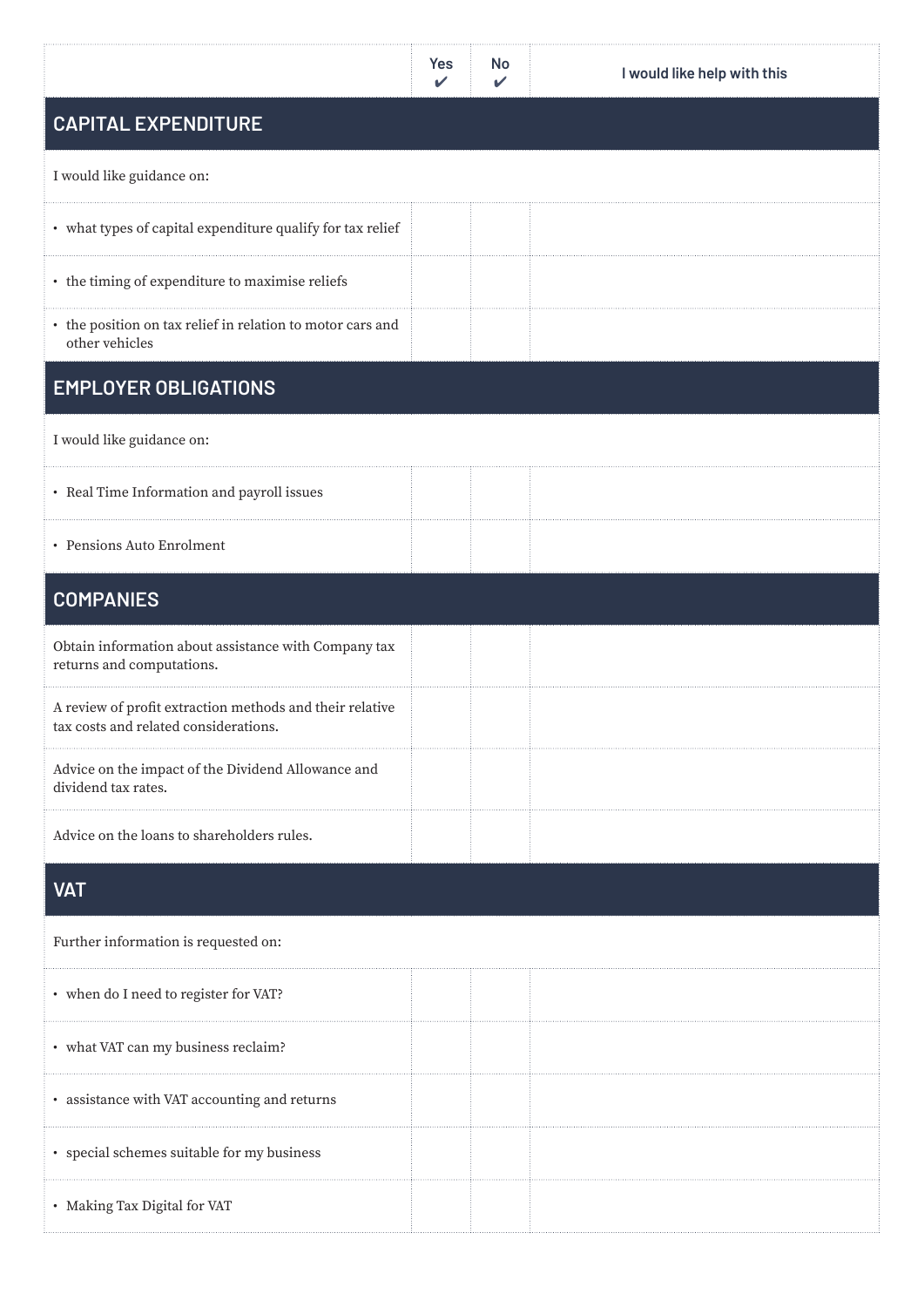|                                                                                                                                                                          | <b>Yes</b> | <b>No</b> | I would like help with this |
|--------------------------------------------------------------------------------------------------------------------------------------------------------------------------|------------|-----------|-----------------------------|
| TAX AND YOUR INVESTMENTS                                                                                                                                                 |            |           |                             |
| I would like further information on:                                                                                                                                     |            |           |                             |
| · Individual Savings Accounts (ISA)                                                                                                                                      |            |           |                             |
| • Junior ISA                                                                                                                                                             |            |           |                             |
| · Lifetime ISA                                                                                                                                                           |            |           |                             |
| • Enterprise Investment Scheme                                                                                                                                           |            |           |                             |
| • Seed Enterprise Investment Scheme                                                                                                                                      |            |           |                             |
| • Venture Capital Trusts                                                                                                                                                 |            |           |                             |
| • Other investment products                                                                                                                                              |            |           |                             |
| <b>PENSIONS</b>                                                                                                                                                          |            |           |                             |
| I would like a review of:                                                                                                                                                |            |           |                             |
| · suitable pension scheme options available                                                                                                                              |            |           |                             |
| • the level of pension contributions being made and the<br>tax position of making additional contributions                                                               |            |           |                             |
| • the options available at and during retirement                                                                                                                         |            |           |                             |
| <b>PROPERTY MATTERS</b>                                                                                                                                                  |            |           |                             |
| <b>Buy to let</b>                                                                                                                                                        |            |           |                             |
| Identify a suitable local agent for advice on the property<br>rental market.                                                                                             |            |           |                             |
| Ensure any new sources of rental income are<br>appropriately notified to HMRC.                                                                                           |            |           |                             |
| Obtain further information about allowable costs and<br>expenses for tax purposes including the restricted tax<br>relief available on buy to let property finance costs. |            |           |                             |
| Stamp Duty Land Tax, Land and Buildings Transaction<br>Tax and Land Transaction Tax rates.                                                                               |            |           |                             |